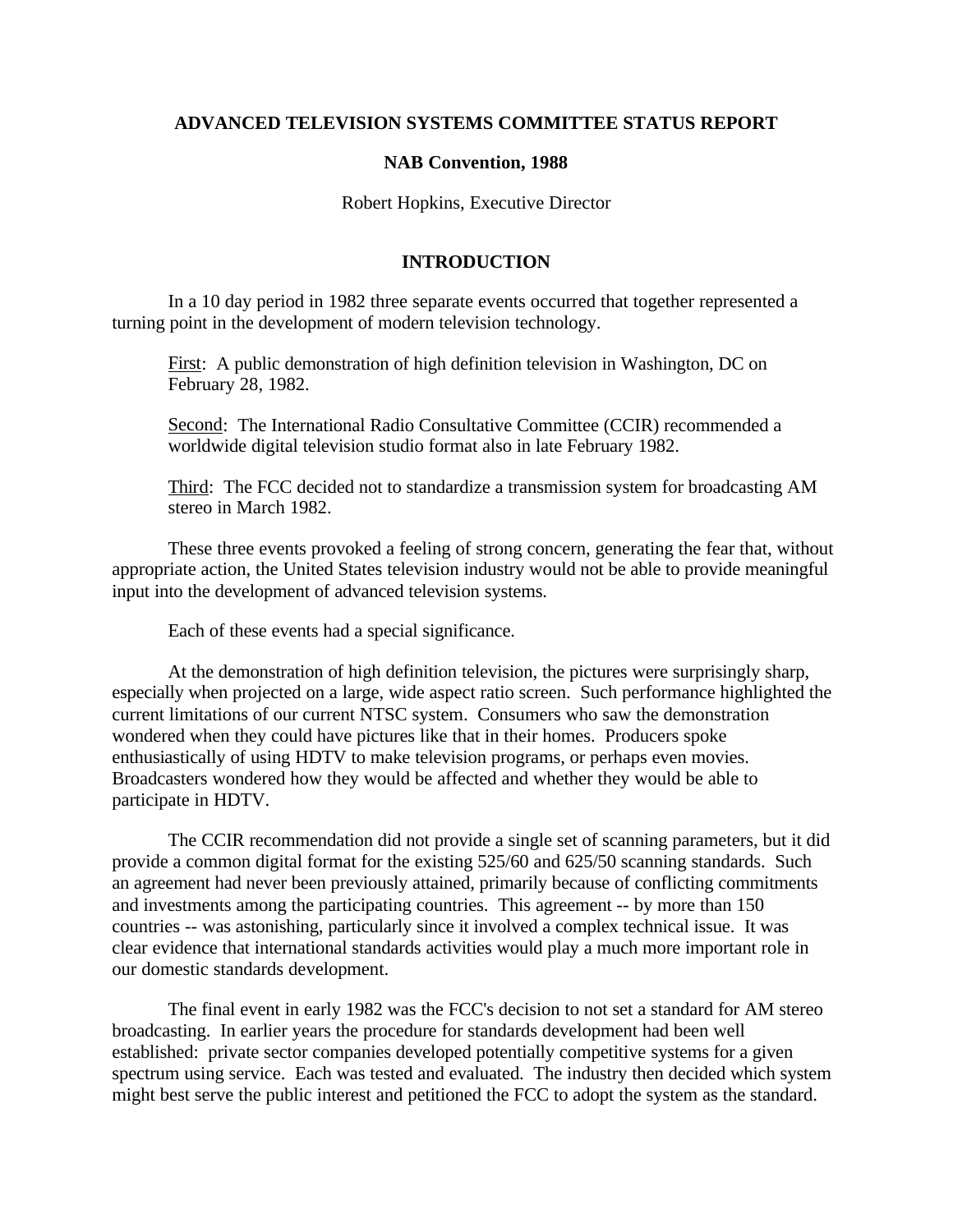The 1982 AM decision strongly signalled that this customary method of standards selection would no longer be followed, at least for the foreseeable future.

It was in this context that the industry, through the Joint Committee on Intersociety Coordination (JCIC) -- composed of the National Association of Broadcasters (NAB), Electronic Industries Association (EIA), Institute of Electrical and Electronic Engineers (IEEE), National Cable Television Association (NCTA), and Society of Motion Picture and Television Engineers (SMPTE) --founded the ATSC in 1983. Since then, over 50 companies and organizations, representing terrestrial broadcasters, professional and consumer electronics manufacturers, cable operators, satellite companies, motion picture producers, and institutions of higher education have become ATSC members. Our mandate is to coordinate development of voluntary national technical standards for advanced television systems and to make recommendations to the United States Department of State for its use in developing United States positions on various standards issues as those issues are considered from time to time by the CCIR and other international organizations.

### **ORGANIZATION OF THE ATSC**

The ATSC was originally organized into three different technology groups. The first group -- Improved NTSC -- was to address evolutionary improvements in the quality of the current NTSC system involving fully compatible changes to the present radiated signal standards. The second group -- Enhanced 525 Line Systems -- looked at techniques for higher quality, using 525 lines, but not constrained by compatibility. Multiplexed analog component (MAC) systems are an example of enhanced systems. The third group -- High Definition Television -- considered voluntary standards for high definition systems, systems characterized by an improvement in both horizontal and vertical resolution of approximately 2 to 1, a wide aspect ratio of at least 5:3, and multiple-channel high fidelity sound.

The ATSC Executive Committee decided last summer to combine the work of the Improved NTSC and Enhanced 525 Line groups for greater efficiency. The Executive Committee is now considering further modifications to the organization. There has been some confusion on division of responsibility within the technology groups because advanced television systems, we now know, do not divide neatly into the three separate categories originally contemplated when the ATSC was formed. Current proposals for advanced television distribution include a variety of technologies, each of which is to one degree or another in competition with the others. One possible organization under consideration is two technology groups; one group would have responsibility for distribution systems and the other group would have responsibility for production systems.

#### **PAST WORK OF THE ATSC**

The ATSC was asked by the SMPTE to study the possibility of removing set-up from the NTSC specification, both in production and in delivery to the public. The SMPTE, in working on component studio systems, had decided that there could be operational problems if the component systems did not have set-up while the composite NTSC system continued to have setup. This study was undertaken by the Improved NTSC Technology Group. A specialist group conducted tests and surveys to determine the quality impact on the home viewer and the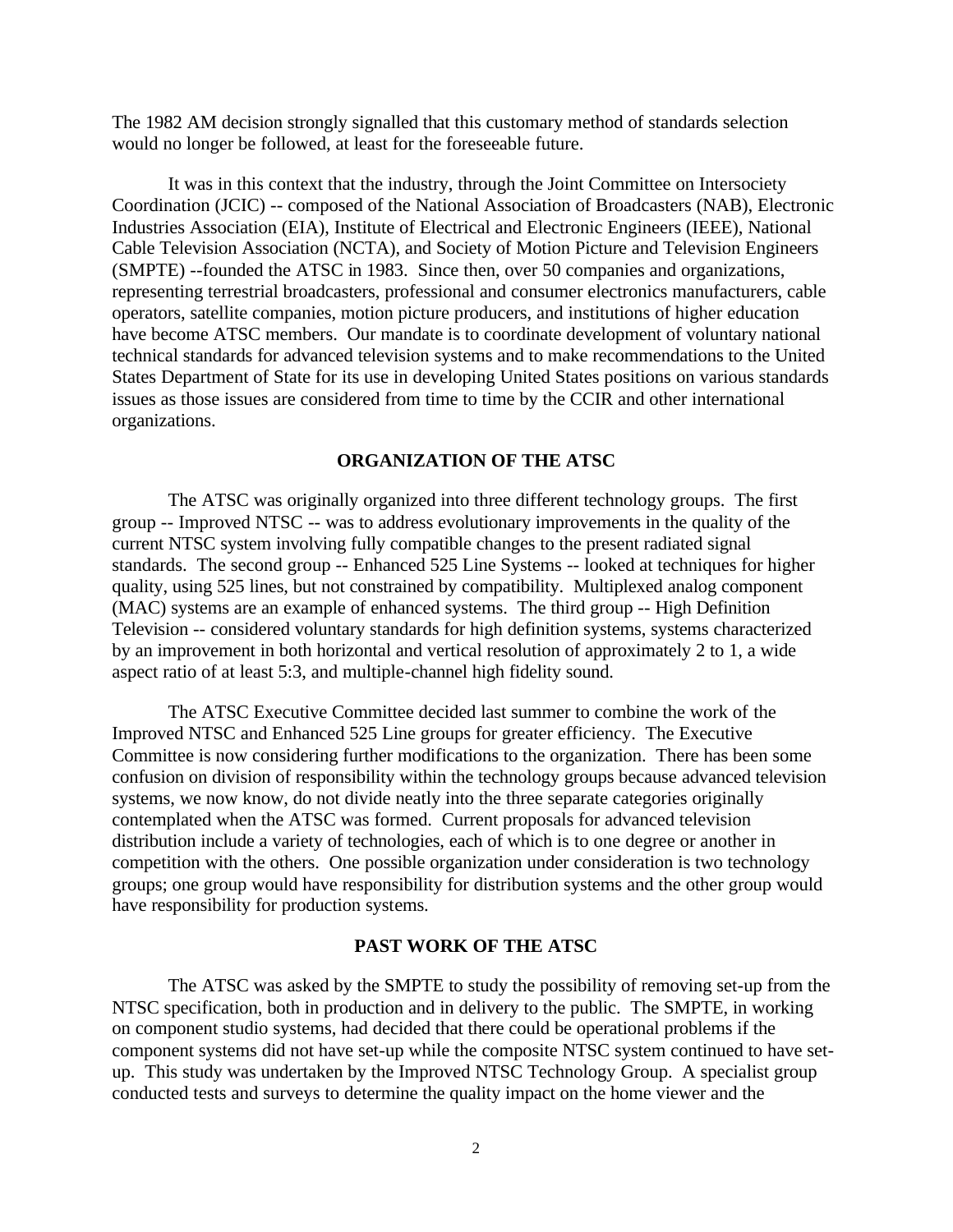commercial impact on manufacturers and broadcasters. They considered issues such as the appropriate level of video, sync, and chroma in the absence of set-up; the effect on scrambling, home VCR's, and camcorders; and the transition phase during which programs both with and without set-up might be present. The tests showed that picture quality on a home receiver was affected when set-up was switched in and out. There were different opinions on the significance. Concerns were expressed on the operational difficulty, and thus cost, of making the change by broadcasters. This issue was brought to a vote in the last meeting. The vote was 9 in favor of removing set-up, 9 opposed and 11 abstained. As a result, we will not pursue this matter any further at this point and we will communicate our decision to the SMPTE.

The Improved NTSC Technology Group has also studied the possibility of adding CD quality digital stereo sound to the NTSC signal. A key question is whether digital sound should be accommodated with a subcarrier approach or sound in sync approach. A specialist group was asked to look at all possible system approaches and make a recommendation to the technology group. The specialist group found that various approaches were possible but selection of any one approach could have an adverse impact on different systems being proposed for advanced television distribution to the public. Without knowing which system would be adopted for advanced television delivery, they felt it inappropriate to recommend a system for digital sound. The specialist group is completing its work by writing a report with their findings including a summary and bibliography of the possible approaches for adding digital sound to NTSC.

The Enhanced 525 Line Systems group in March 1986 approved a motion to document the B-MAC system as a standard for use in direct broadcast to the consumer via satellite when component transmission was desired. A specialist group was directed to write the document. The draft included detailed descriptions of the signal format for audio, video, date, and control, including the method of scrambling, encryption key distribution and the data multiplex. However, the specification did not contain details of the encryption algorithm. The company which developed B-MAC considered the algorithm proprietary information. Although they were willing to disclose necessary information under licensing agreements, they were not willing to disclose it as part of the published standard.

This posed a dilemma. Should the document be issued as a recommended standard without the encryption algorithm or should the document be held until an algorithm was available. Members of the group were in clear agreement that a single algorithm, for use in all broadcasts, was required. This raised the question of whether encryption should be proprietary to the originator or whether it should be fully defined in the standard so that other parties could control it. This is a new area of concern for standards organizations. In 1987 the technology group decided to make the document available outside the ATSC as a report, not as a standard.

Early in the life of the HDTV Technology Group, its members decided that HDTV production matters should be pursued before HDTV transmission matters. This decision was in line with earlier decisions by all the world's broadcasting unions and the CCIR. In 1985 the HDTV Technology Group played a key role in forming the United States position at the CCIR on deliberations concerning a single worldwide HDTV studio standard. The technology group re-affirmed this decision in 1987. The position, basically, is that the United States supports the 1125/60 HDTV production system as a single worldwide standard. In 1986 the ATSC asked the SMPTE to fully document this system. The SMPTE reported back to the ATSC in September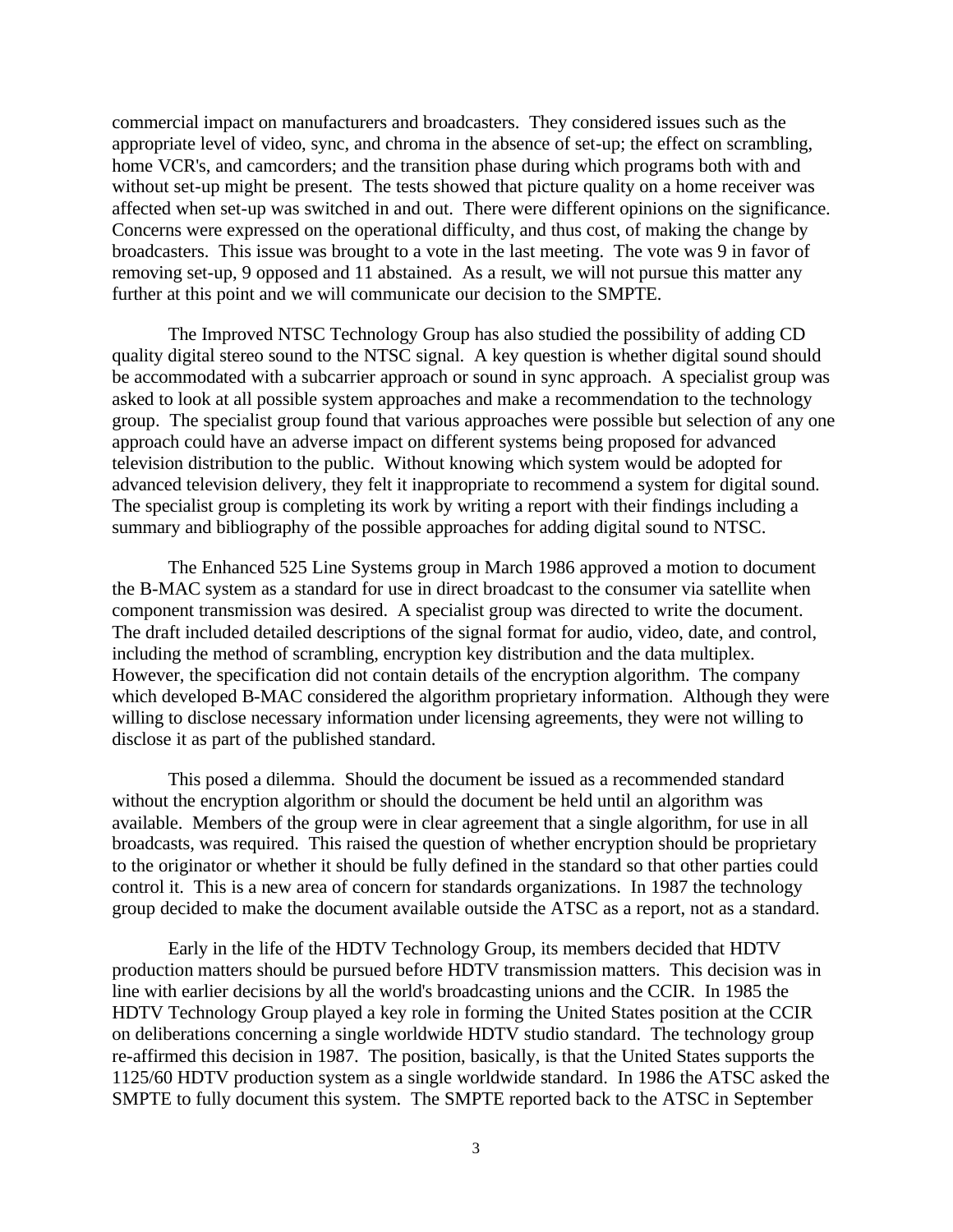1987 with a document which was approved by the HDTV Technology Group as a draft ATSC standard. This draft was sent to the full ATSC committee as a written ballot which was approved by the requisite two-thirds majority on January 6, 1988 becoming the first advanced television system standard to be adopted in the United States.

# **ONGOING WORK OF THE ATSC**

In the last year the emphasis within the ATSC has shifted from production to distribution of advanced television to the public. We have a specialist group which began its activity in February 1986 by adopting the goal:

Study and provide recommendations to the ATSC regarding a single standard or family of standards for delivery of high definition television to the consumer.

They listed several objectives:

1. Analyze and test the relevant characteristics of the spectrum potentially available for transmitting advanced television signals.

2. Gather information about systems capable of delivering advanced television pictures to the consumer.

3. Develop test plans and criteria for evaluating the performance of the proposed systems.

4. Conduct tests of the proposed systems.

The specialist group also recommended that field tests be undertaken expeditiously to measure the propagation characteristics of signal bands suitable for broadcasting HDTV. This work is underway having begun last September in Washington, DC.

The first test is designed to give us propagation information relevant to the dual channel systems being proposed. Identical signals are broadcast on channel 9, WUSA-TV and channel 58, the experimental station WWHD-TV. The receiving system is highly automated. We are measuring the time differential on receiving the two signals, the attenuation differential, group delay, multipath, and a host of routine parameters. The equipment has been placed in transportable cases so it can be moved to other locations. A personal computer supervises measurements. About 22 Mbytes of data have been gathered, but not analyzed, at this time.

Another set of tests will begin this month to determine propagation characteristics relevant to systems which require a single channel wider than 6 MHz. Tests will be conducted at UHF, 2.5 GHz, and 12 GHz. We will measure attenuation, group delay, multipath and depolarization. Receiving equipment will be in a vehicle with a 30 foot mast. Measurements will be made on grid on main lobes of the antenna. The UHF signal will be 12 MHz wide, double sideband AM with the carrier in the middle of the channel. We will look at the quadrature output since some of the proposed systems are designed for quadrature modulation. We are using double sideband because better information can be obtained by using equal upper and lower sidebands. We will use FM at 12 GHz. We may use both AM and FM at 2.5 GHz.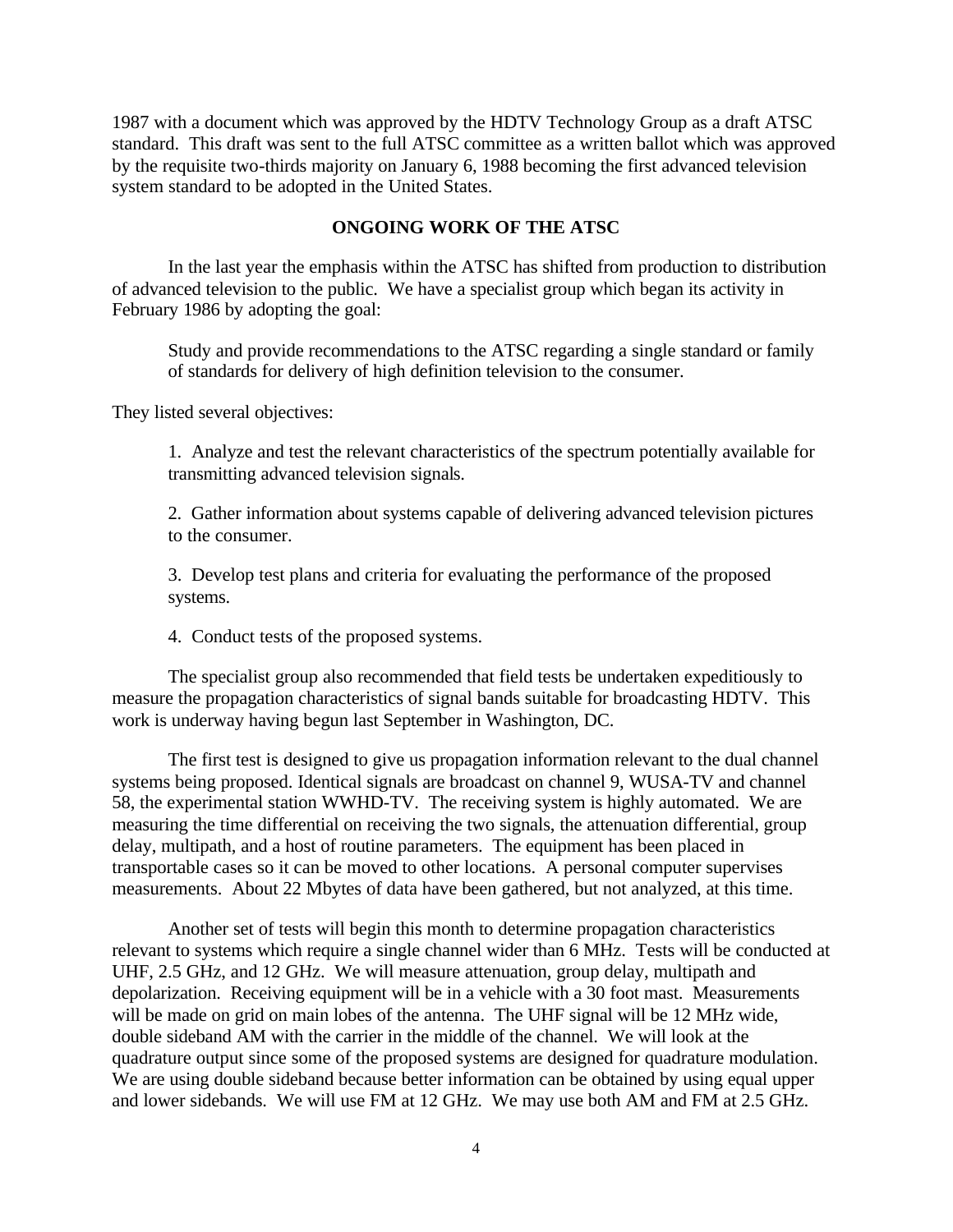The ATSC is grateful to several organizations for their assistance in this work. I specifically want to mention the NAB, PBS, CBS and the CRC in Canada.

We also have a Task Force responsible for subjective assessment, a very important area when it is necessary to compare various transmission systems. The different systems are based on different assumptions of appropriate compromises. It is inevitable that each system will exhibit some artifacts in the display. The practical assessment of their acceptability can only come from the viewer. The first step in this phase is to examine the several techniques now in use, worldwide, and to select particular methodologies which are most appropriate for the display of advanced television and for developing comparative quality assessments of a number of transmission systems.

The group has examined the CCIR 5 point scale which has been used internationally for at least 30 years. They have rejected this technique for several reasons, the primary reason being that it does not give good information for small differences in quality. A technique highly recommended by the group is called the Double Stimulus Continuous Quality Scale, a method invented by the British Post Office to be able to determine smaller differences in picture quality. It is a paired comparison with a reference picture and a test picture. There are other methods that the group recommends for pilot studies, methods which are too new to have gained international acceptance. They have also composed a table of viewing conditions and recommend that all studies have two things in common:

- 1. A viewing distance of three times picture height.
- 2. Some of the test material should always be used in any test in any lab.

This common thread throughout all tests will help in relating the results of the tests.

We have still another group, the Task Force for Cable Television Distribution. The work is being done under the aegis of the NCTA's Engineering Committee. They are proceeding to determine the transmission characteristics typical of cable systems. Parameters such as frequency response, carrier to noise delivered to the end subscriber, and distortion levels are well understood and commonly measured by cable operators. A survey was sent to several operators asking them to provide their data. Other parameters, such as micro reflections, or short echos, have not been considered a problem in the past and are, therefore, not well understood. Such tests will be conducted using the same equipment that is currently being used for the terrestrial broadcast propagation measurements.

## **FUTURE WORK OF THE ATSC**

The work I have described represents a good start to achieve our objective -- the orderly and timely development of advanced television services for the benefit of the viewing public. But, as you can see, there is still much work to be done. The proposed systems must be analyzed and tested. We will be working closely with the Advanced Television Test Center, formed by the NAB and others, and the FCC's Advisory Committee in carrying out this work.

Ultimately, decisions must be made. We believe that a private sector organization structured and funded along the lines of the ATSC is an essential part of the mechanism needed